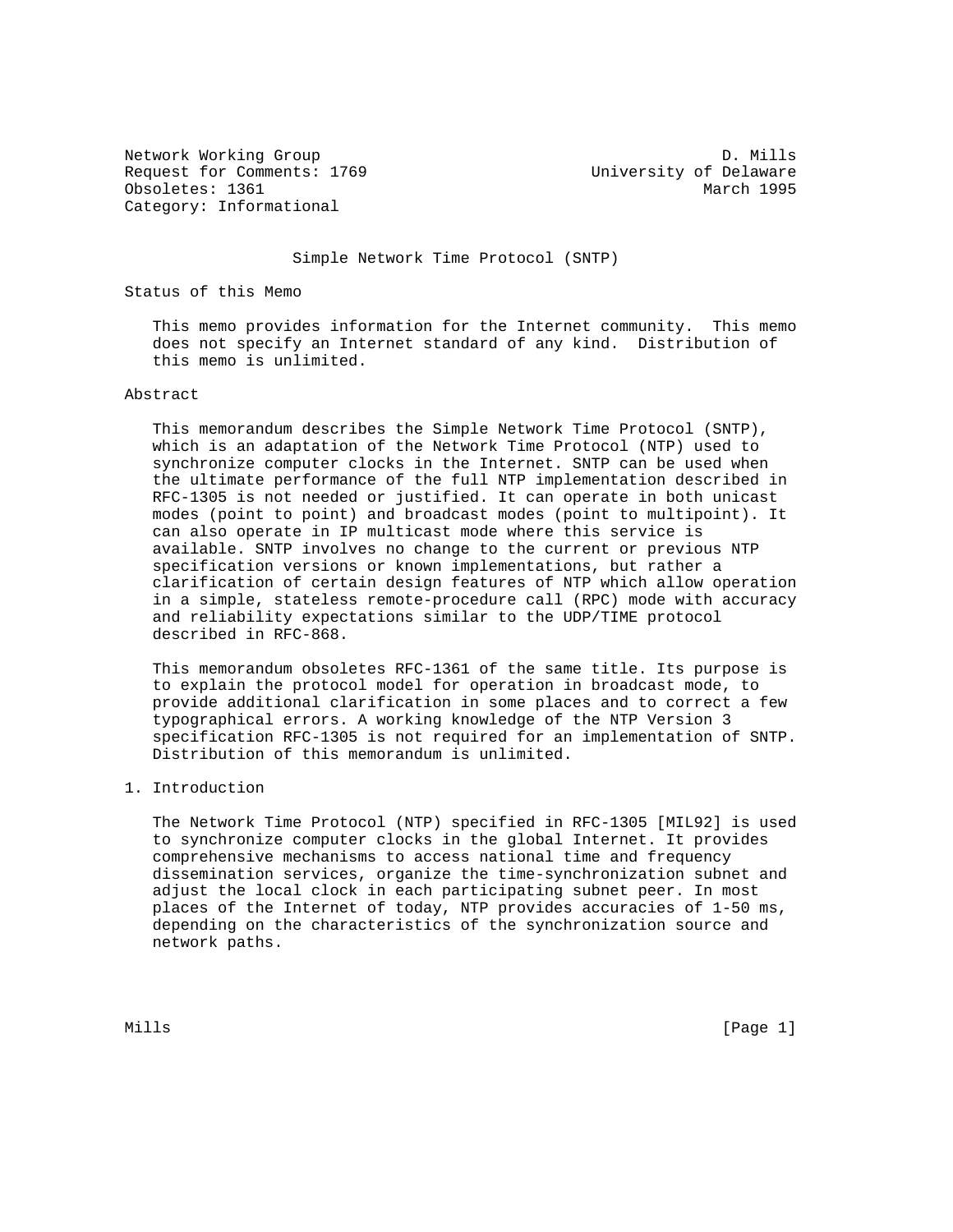RFC-1305 specifies the NTP protocol machine in terms of events, states, transition functions and actions and, in addition, optional algorithms to improve the timekeeping quality and mitigate among several, possibly faulty, synchronization sources. To achieve accuracies in the low milliseconds over paths spanning major portions of the Internet of today, these intricate algorithms, or their functional equivalents, are necessary. However, in many cases accuracies of this order are not required and something less, perhaps in the order of large fractions of the second, is sufficient. In such cases simpler protocols such as the Time Protocol [POS83], have been used for this purpose. These protocols usually involve an RPC exchange where the client requests the time of day and the server returns it in seconds past some known reference epoch.

 NTP is designed for use by clients and servers with a wide range of capabilities and over a wide range of network delays and jitter characteristics. Most users of the Internet NTP synchronization subnet of today use a software package including the full suite of NTP options and algorithms, which are relatively complex, real-time applications. While the software has been ported to a wide variety of hardware platforms ranging from supercomputers to personal computers, its sheer size and complexity is not appropriate for many applications. Accordingly, it is useful to explore alternative access strategies using far simpler software appropriate for less stringent accuracy expectations.

 This memorandum describes the Simple Network Time Protocol (SNTP), which is a simplified access strategy for servers and clients using NTP as now specified and deployed in the Internet. There are no changes to the protocol or implementations now running or likely to be implemented in the near future. The access paradigm is identical to the UDP/TIME Protocol and, in fact, it should be easily possible to adapt a UDP/TIME client implementation, say for a personal computer, to operate using SNTP. Moreover, SNTP is also designed to operate in a dedicated server configuration including an integrated radio clock. With careful design and control of the various latencies in the system, which is practical in a dedicated design, it is possible to deliver time accurate to the order of microseconds.

 It is strongly recommended that SNTP be used only at the extremities of the synchronization subnet. SNTP clients should operate only at the leaves (highest stratum) of the subnet and in configurations where no NTP or SNTP client is dependent on another SNTP client for synchronization. SNTP servers should operate only at the root (stratum 1) of the subnet and then only in configurations where no other source of synchronization other than a reliable radio clock is available. The full degree of reliability ordinarily expected of primary servers is possible only using the redundant sources, diverse

Mills **Example 2** and the contract of the contract of the contract of the contract of  $[$  Page 2  $]$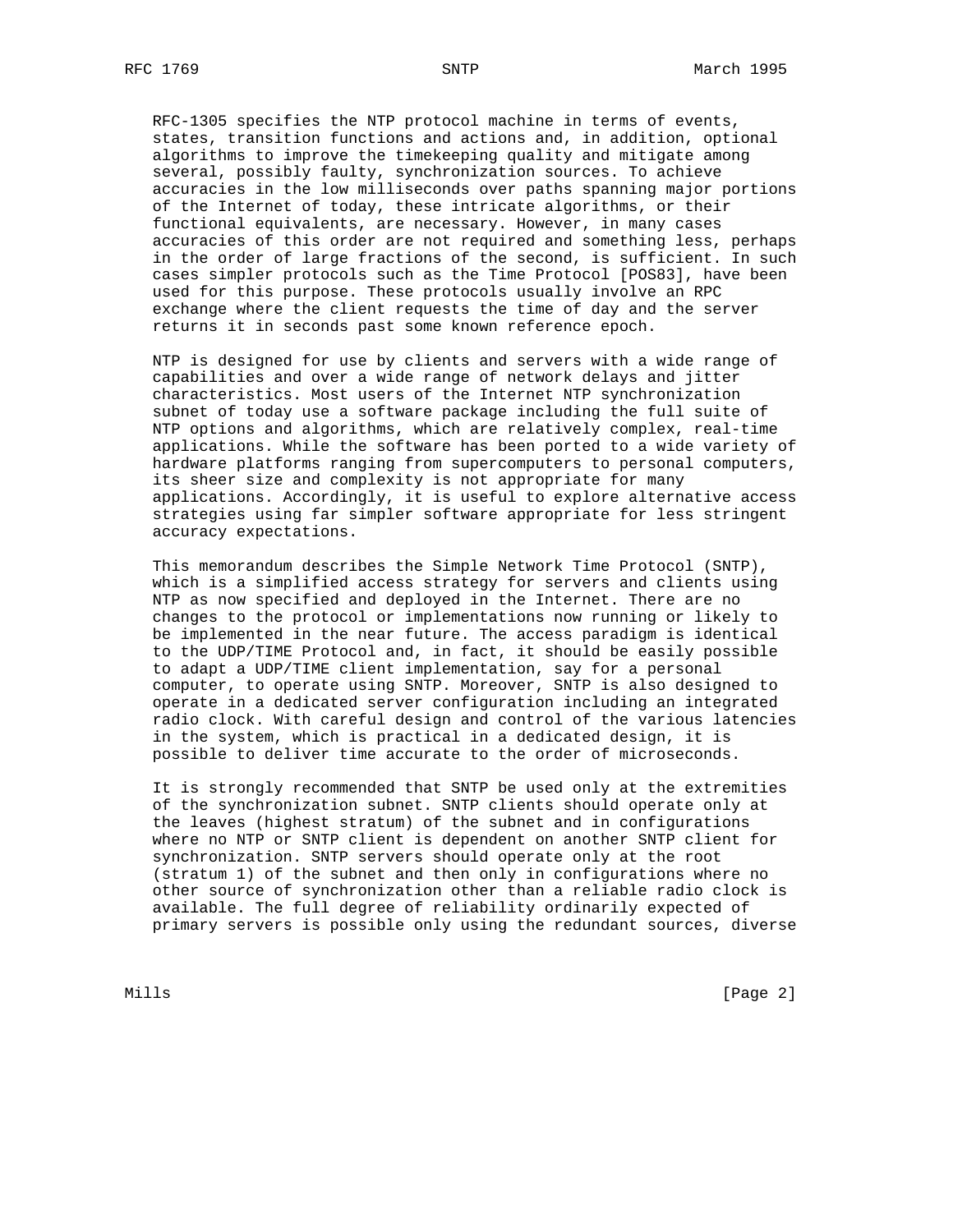subnet paths and crafted algorithms of a full NTP implementation. This extends to the primary source of synchronization itself in the form of multiple radio clocks and backup paths to other primary servers should the radio clock fail or deliver incorrect time. Therefore, the use of SNTP rather than NTP in primary servers should be carefully considered.

## 2. Operating Modes and Addressing

 Like NTP, SNTP can operate in either unicast (point to point) or broadcast (point to multipoint) modes. A unicast client sends a request to a server and expects a reply from which it can determine the time and, optionally, the roundtrip delay and local clock offset relative to the server. A broadcast server periodically sends a message to a designated IP broadcast address or IP multicast group address and ordinarily expects no requests from clients, while a broadcast client listens on this address and ordinarily sends no requests to servers. Some broadcast servers may elect to respond to client requests as well as send unsolicited broadcast messages, while some broadcast clients may elect to send requests only in order to determine the network propagation delay between the server and client.

 In unicast mode the client and server IP addresses are assigned following the usual conventions. In broadcast mode the server uses a designated IP broadcast address or IP multicast group address, together with a designated media-access broadcast address, and the client listens on these addresses. For this purpose, an IP broadcast address has scope limited to a single IP subnet, since routers do not propagate IP broadcast datagrams. In the case of Ethernets, for example, the Ethernet media-access broadcast address (all ones) is used with an IP address consisting of the IP subnet number in the net field and all ones in the host field.

 On the other hand, an IP multicast group address has scope extending to potentially the entire Internet. The actual scope, group membership and routing are determined by the Internet Group Management Protocol (IGMP) [DEE89] and various routing protocols, which are beyond the scope of this document. In the case of Ethernets, for example, the Ethernet media-access broadcast address (all ones) is used with the assigned IP multicast group address of 224.0.1.1. Other than the IP addressing conventions and IGMP, there is no difference in server operations with either the IP broadcast address or IP multicast group address.

 Broadcast clients listen on the designated media-access broadcast address, such as all ones in the case of Ethernets. In the case of IP broadcast addresses, no further provisions are necessary. In the case

Mills **Example 20** (Page 3)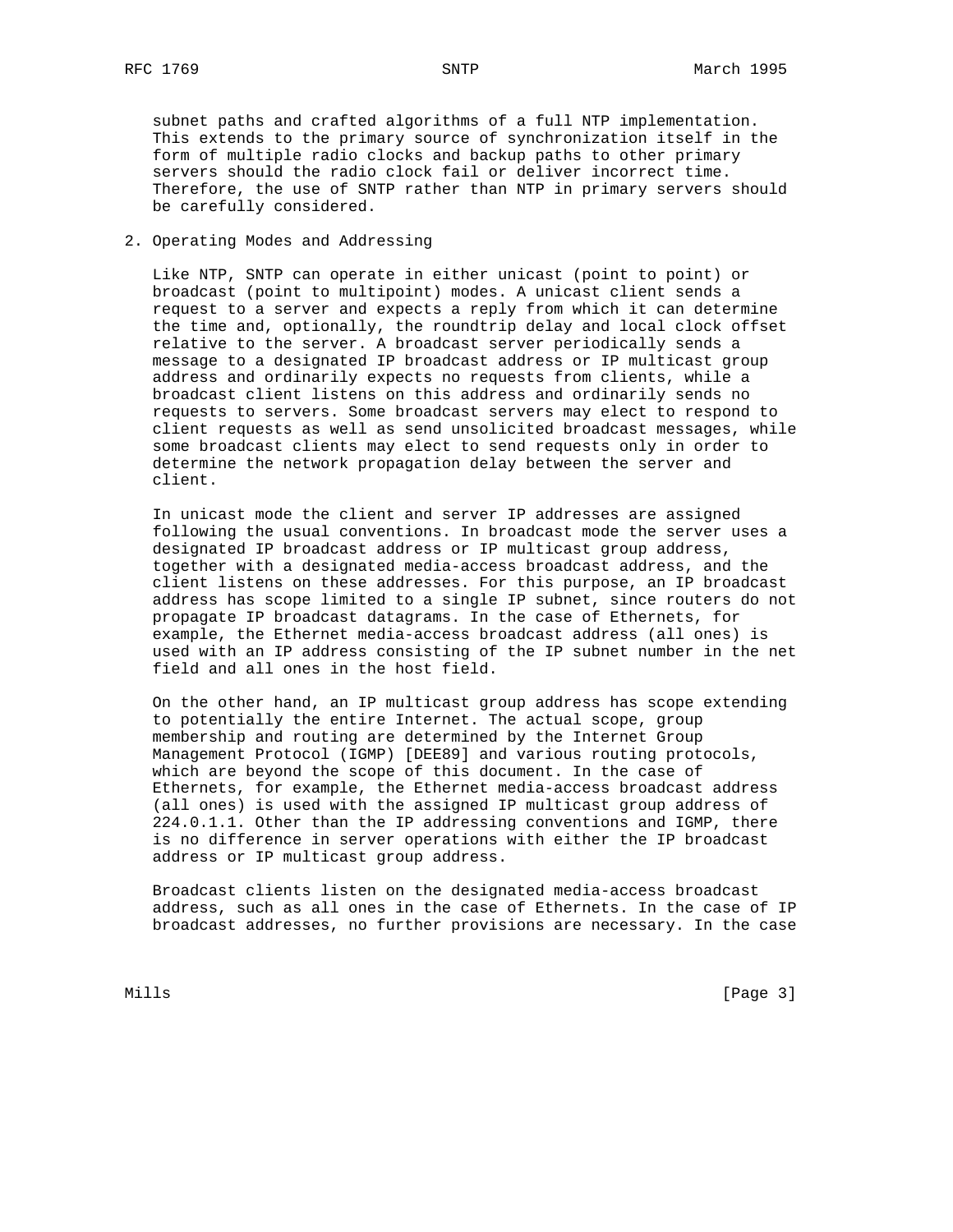of IP multicast group addresses, the host may need to implement IGMP in order that the local router intercepts messages to the 224.0.1.1 multicast group. These considerations are beyond the scope of this document.

 In the case of SNTP as specified herein, there is a very real vulnerability that SNTP multicast clients can be disrupted by misbehaving or hostile SNTP or NTP multicast servers elsewhere in the Internet, since at present all such servers use the same IP multicast group address 224.0.1.1. Where necessary, access control based on the server source address can be used to select only those servers known to and trusted by the client. Alternatively, by convention and informal agreement, all NTP multicast servers now include an MD5 encrypted message digest in every message, so that clients can determine if the message is authentic and not modified in transit. It is in principle possible that SNTP clients could implement the necessary encryption and key-distribution schemes, but this is considered not likely in the simple systems for which SNTP is intended.

 While not integral to the SNTP specification, it is intended that IP broadcast addresses will be used primarily in IP subnets and LAN segments including a fully functional NTP server with a number of SNTP clients in the same subnet, while IP multicast group addresses will be used only in special cases engineered for the purpose. In particular, IP multicast group addresses should be used in SNTP servers only if the server implements the NTP authentication scheme described in RFC-1305, including support for the MD5 message-digest algorithm.

## 3. NTP Timestamp Format

 SNTP uses the standard NTP timestamp format described in RFC-1305 and previous versions of that document. In conformance with standard Internet practice, NTP data are specified as integer or fixed-point quantities, with bits numbered in big-endian fashion from 0 starting at the left, or high-order, position. Unless specified otherwise, all quantities are unsigned and may occupy the full field width with an implied 0 preceding bit 0.

 Since NTP timestamps are cherished data and, in fact, represent the main product of the protocol, a special timestamp format has been established. NTP timestamps are represented as a 64-bit unsigned fixed-point number, in seconds relative to 0h on 1 January 1900. The integer part is in the first 32 bits and the fraction part in the last 32 bits. In the fraction part, the non-significant low-order bits should be set to 0. This format allows convenient multiple precision arithmetic and conversion to UDP/TIME representation

Mills [Page 4] [Page 4] [Page 4] [Page 4] [Page 4] [Page 4] [Page 4] [Page 4] [Page 4] [Page 4] [Page 4] [Page 4] [Page 4] [Page 4] [Page 4] [Page 4] [Page 4] [Page 4] [Page 4] [Page 4] [Page 4] [Page 4] [Page 4] [Page 4]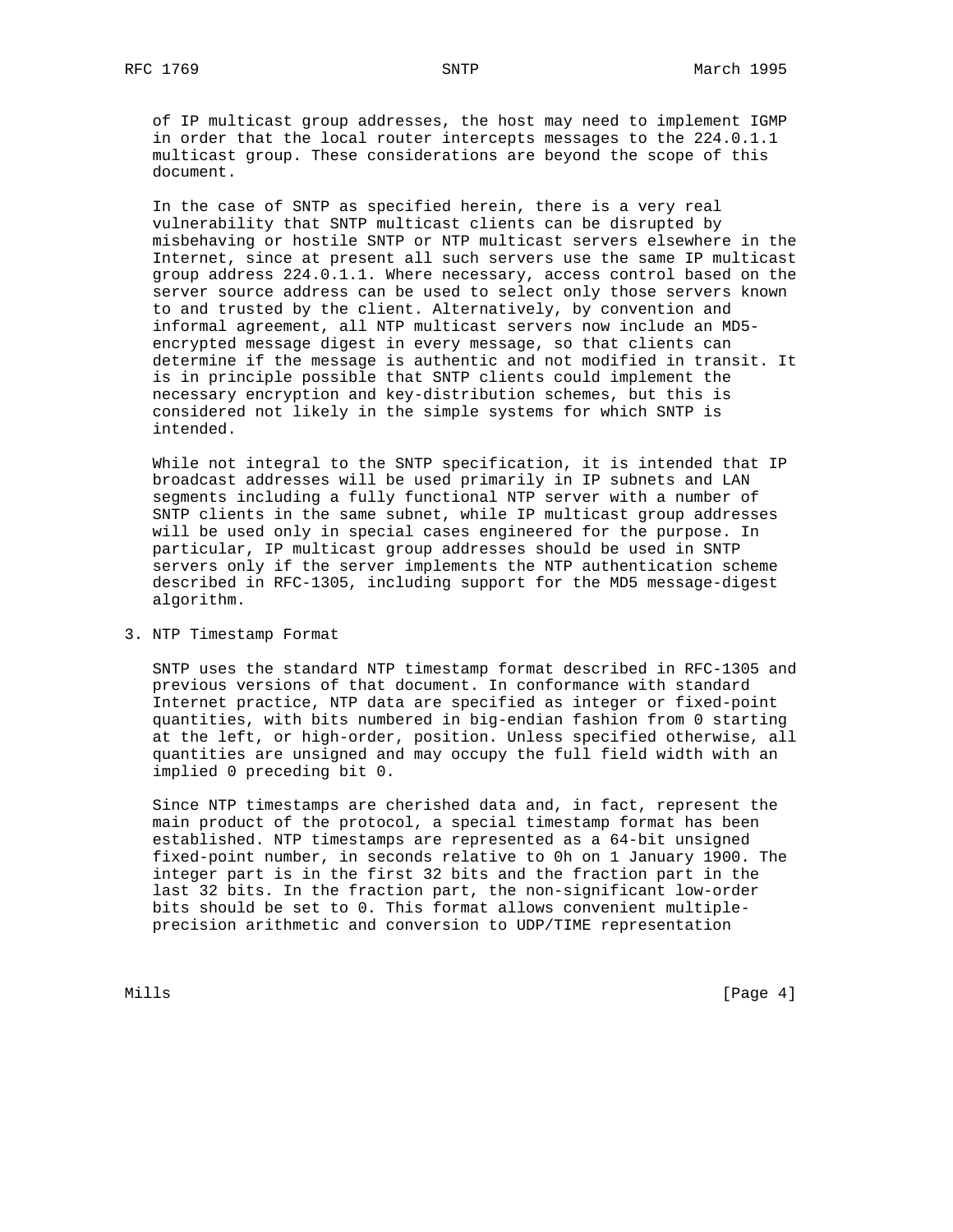(seconds), but does complicate the conversion to ICMP Timestamp message representation (milliseconds). The precision of this representation is about 200 picoseconds, which should be adequate for even the most exotic requirements.

|         |  |  |  |  |  |  |  |  |  |  |  |  |  |                             |  |  |  |  | 0 1 2 3 4 5 6 7 8 9 0 1 2 3 4 5 6 7 8 9 0 1 2 3 4 5 6 7 8 9 0 1 |  |  |
|---------|--|--|--|--|--|--|--|--|--|--|--|--|--|-----------------------------|--|--|--|--|-----------------------------------------------------------------|--|--|
|         |  |  |  |  |  |  |  |  |  |  |  |  |  |                             |  |  |  |  |                                                                 |  |  |
| Seconds |  |  |  |  |  |  |  |  |  |  |  |  |  |                             |  |  |  |  |                                                                 |  |  |
|         |  |  |  |  |  |  |  |  |  |  |  |  |  |                             |  |  |  |  |                                                                 |  |  |
|         |  |  |  |  |  |  |  |  |  |  |  |  |  | Seconds Fraction (0-padded) |  |  |  |  |                                                                 |  |  |
|         |  |  |  |  |  |  |  |  |  |  |  |  |  |                             |  |  |  |  |                                                                 |  |  |

 Note that, since some time in 1968 the most significant bit (bit 0 of the integer part) has been set and that the 64-bit field will overflow some time in 2036. Should NTP or SNTP be in use in 2036, some external means will be necessary to qualify time relative to 1900 and time relative to 2036 (and other multiples of 136 years). Timestamped data requiring such qualification will be so precious that appropriate means should be readily available. There will exist a 200-picosecond interval, henceforth ignored, every 136 years when the 64-bit field will be 0, which by convention is interpreted as an invalid or unavailable timestamp.

4. NTP Message Format

 Both NTP and SNTP are clients of the User Datagram Protocol (UDP) [POS80], which itself is a client of the Internet Protocol (IP) [DAR81]. The structure of the IP and UDP headers is described in the cited specification documents and will not be described further here. The UDP port number assigned to NTP is 123, which should be used in both the Source Port and Destination Port fields in the UDP header. The remaining UDP header fields should be set as described in the specification.

Mills [Page 5]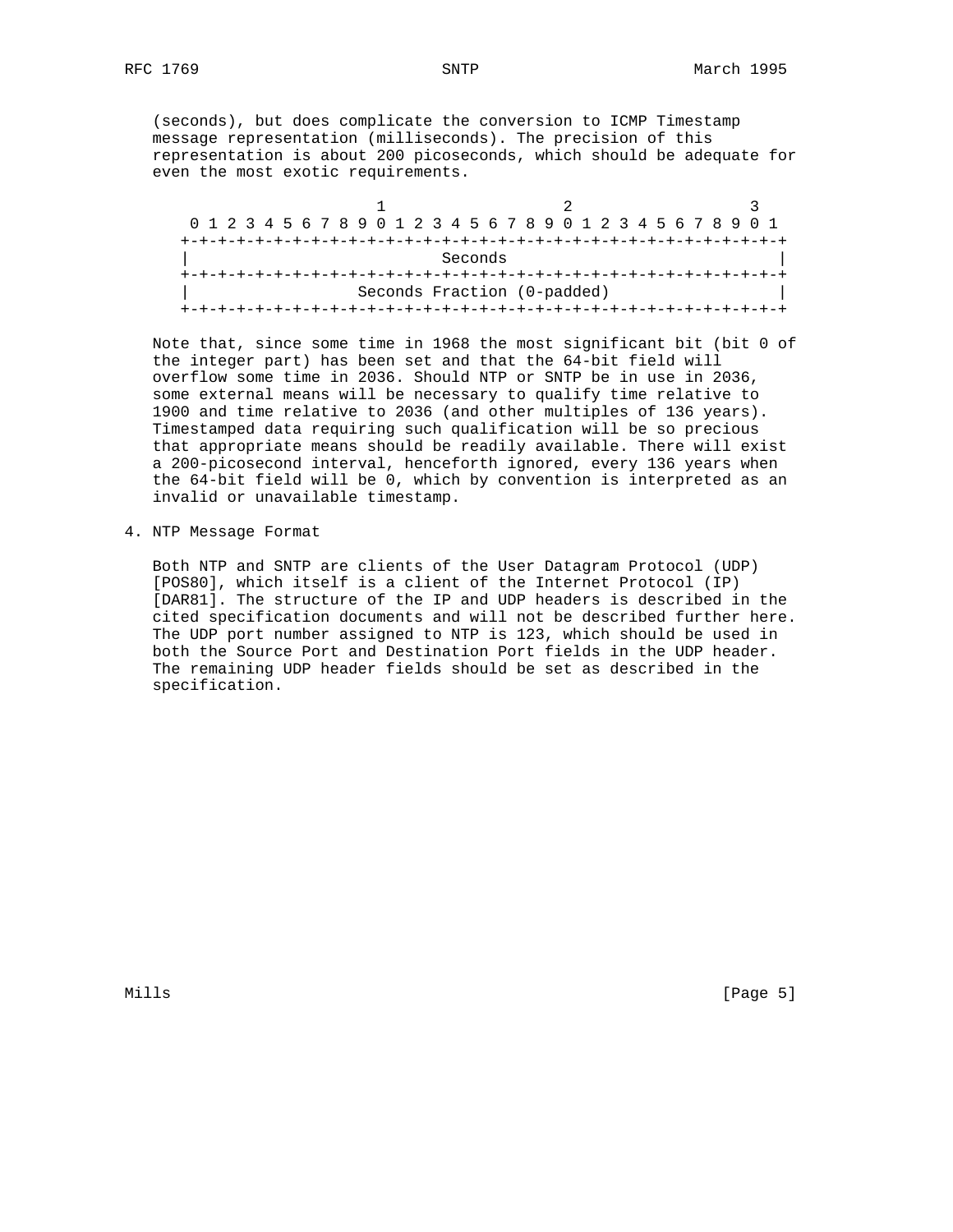Following is a description of the SNTP message format, which follows the IP and UDP headers. The SNTP message format is identical to the NTP format described in RFC-1305, with the exception that some of the data fields are "canned," that is, initialized to pre-specified values. The format of the NTP message is shown below.

| 0                   | 1 2 3 4 5 6 7 8 9 0 1 2 3 4 5 6 7 8 9 0 1 2 3 4 5 6 7 8 9 0 | 2                                    |  | 3<br>$\overline{1}$ |
|---------------------|-------------------------------------------------------------|--------------------------------------|--|---------------------|
| Mode<br>LI.<br>l VN | Stratum                                                     | Poll                                 |  | Precision           |
|                     |                                                             | Root Delay                           |  |                     |
|                     | Root Dispersion                                             |                                      |  |                     |
|                     | Reference Identifier                                        |                                      |  |                     |
|                     | Reference Timestamp (64)                                    |                                      |  |                     |
|                     | Originate Timestamp (64)                                    | -+-+-+-+-+-+-+-+-+-+-+-+-+-+-+-+-+-+ |  |                     |
|                     | -+-+-+-+-+-+-+-+-+-+-+-+-+-+-+-+-+-+-+-                     |                                      |  |                     |
|                     |                                                             | Receive Timestamp (64)               |  |                     |
|                     |                                                             | -+-+-+-+-+-+-+                       |  |                     |
|                     |                                                             | Transmit Timestamp (64)              |  |                     |
|                     |                                                             |                                      |  |                     |
|                     | Authenticator (optional) (96)                               |                                      |  |                     |
|                     | - + – + – + – + – + – +                                     | - + – + – + – + – + – +              |  |                     |

 As described in the next section, in SNTP most of these fields are initialized with pre-specified data. For completeness, the function of each field is briefly summarized below.

Mills [Page 6]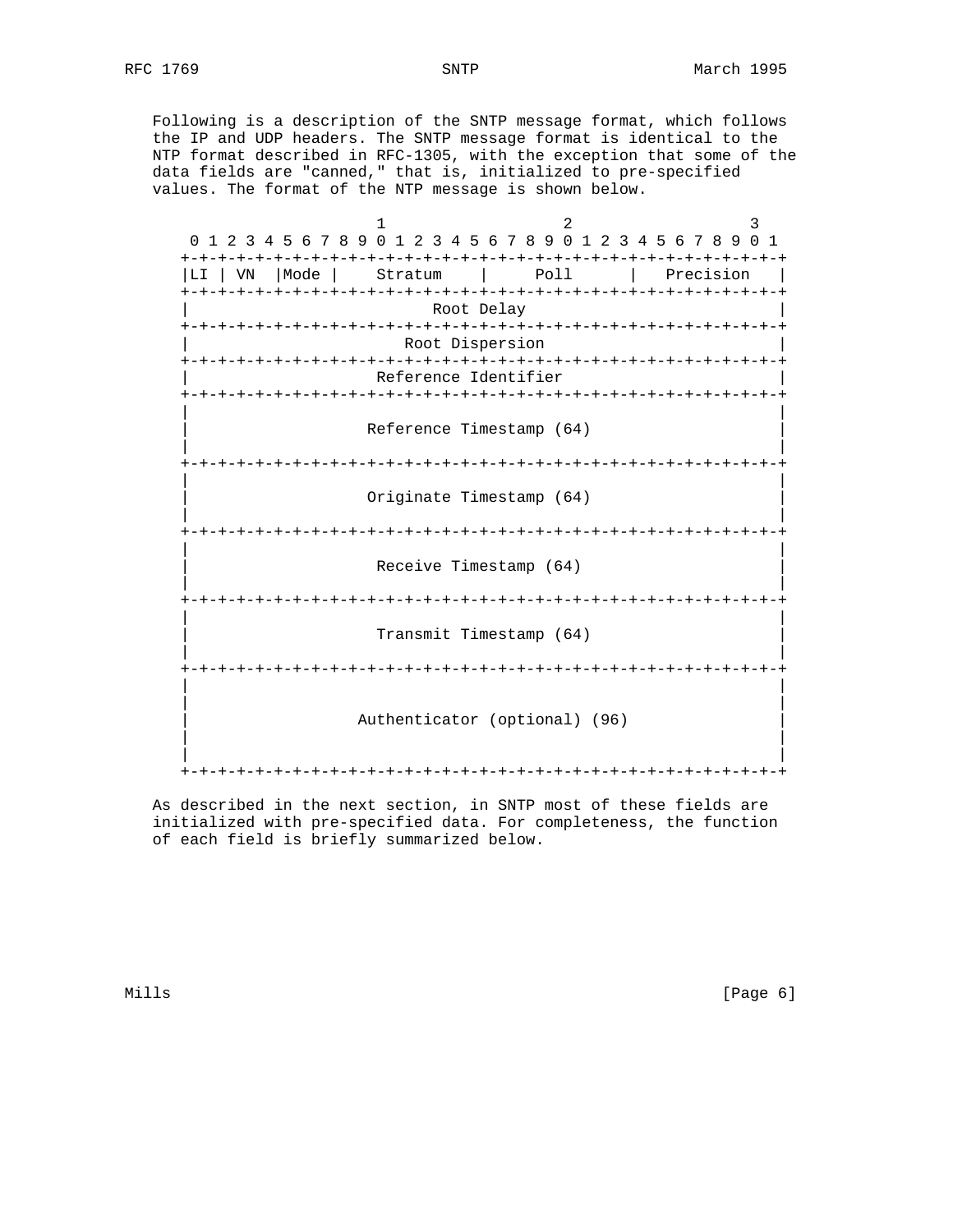Leap Indicator (LI): This is a two-bit code warning of an impending leap second to be inserted/deleted in the last minute of the current day, with bit 0 and bit 1, respectively, coded as follows:

|     | Value | Meaning                                                                 |
|-----|-------|-------------------------------------------------------------------------|
| 00  |       | no warning<br>last minute has 61 seconds                                |
| 1 ∩ |       | last minute has 59 seconds)<br>alarm condition (clock not synchronized) |

 Version Number (VN): This is a three-bit integer indicating the NTP version number, currently 3.

 Mode: This is a three-bit integer indicating the mode, with values defined as follows:

| Mode | Meaning                          |
|------|----------------------------------|
|      | reserved                         |
|      | symmetric active                 |
| 2    | symmetric passive                |
| 3    | client                           |
| 4    | server                           |
| 5    | broadcast                        |
| 6    | reserved for NTP control message |
|      | reserved for private use         |

 In unicast mode the client sets this field to 3 (client) in the request and the server sets it to 4 (server) in the reply. In broadcast mode the server sets this field to 5 (broadcast).

 Stratum: This is a eight-bit unsigned integer indicating the stratum level of the local clock, with values defined as follows:

 Stratum Meaning ---------------------------------------------- 0 unspecified or unavailable 1 primary reference (e.g., radio clock) 2-15 secondary reference (via NTP or SNTP) 16-255 reserved

 Poll Interval: This is an eight-bit signed integer indicating the maximum interval between successive messages, in seconds to the nearest power of two. The values that can appear in this field presently range from 4 (16 s) to 14 (16284 s); however, most applications use only the sub-range 6 (64 s) to 10 (1024 s).

Mills [Page 7]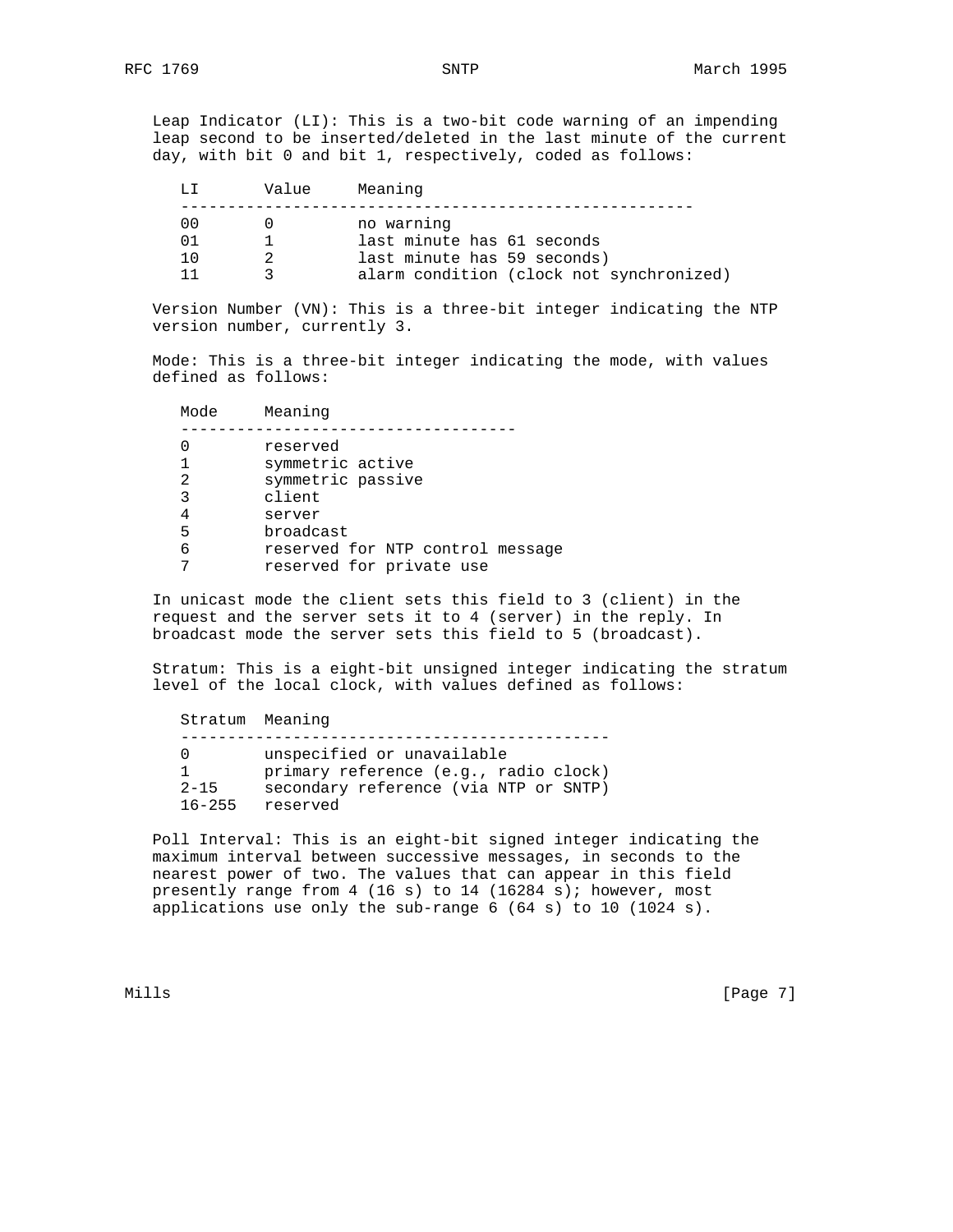Precision: This is an eight-bit signed integer indicating the precision of the local clock, in seconds to the nearest power of two. The values that normally appear in this field range from -6 for mains-frequency clocks to -20 for microsecond clocks found in some workstations.

 Root Delay: This is a 32-bit signed fixed-point number indicating the total roundtrip delay to the primary reference source, in seconds with fraction point between bits 15 and 16. Note that this variable can take on both positive and negative values, depending on the relative time and frequency offsets. The values that normally appear in this field range from negative values of a few milliseconds to positive values of several hundred milliseconds.

 Root Dispersion: This is a 32-bit unsigned fixed-point number indicating the nominal error relative to the primary reference source, in seconds with fraction point between bits 15 and 16. The values that normally appear in this field range from 0 to several hundred milliseconds.

 Reference Clock Identifier: This is a 32-bit code identifying the particular reference source. In the case of stratum 0 (unspecified) or stratum 1 (primary reference), this is a four-octet, left justified, 0-padded ASCII string. While not enumerated as part of the NTP specification, the following are representative ASCII identifiers:

```
 Stratum Code Meaning
```

| 1            | pps     | precision calibrated source, such as ATOM (atomic<br>clock), PPS (precision pulse-per-second source),<br>etc.                                                                                               |
|--------------|---------|-------------------------------------------------------------------------------------------------------------------------------------------------------------------------------------------------------------|
| $\mathbf{1}$ | service | generic time service other than NTP, such as ACTS<br>(Automated Computer Time Service), TIME (UDP/Time<br>Protocol), TSP (Unix Time Service Protocol), DTSS<br>(Digital Time Synchronization Service), etc. |
| $\mathbf{1}$ | radio   | Generic radio service, with callsigns such as CHU,<br>DCF77, MSF, TDF, WWV, WWVB, WWVH, etc.                                                                                                                |
| $\mathbf{1}$ | nav     | radionavigation system, such as OMEG (OMEGA), LORC<br>$(LORAN-C)$ , etc.                                                                                                                                    |
| $\mathbf{1}$ |         | satellite generic satellite service, such as GOES<br>(Geostationary Orbit Environment Satellite, GPS<br>(Global Positioning Service), etc.                                                                  |
| $2^{\circ}$  | address | secondary reference (four-octet Internet address of<br>the NTP server)                                                                                                                                      |

Mills **Example 20** (Page 8)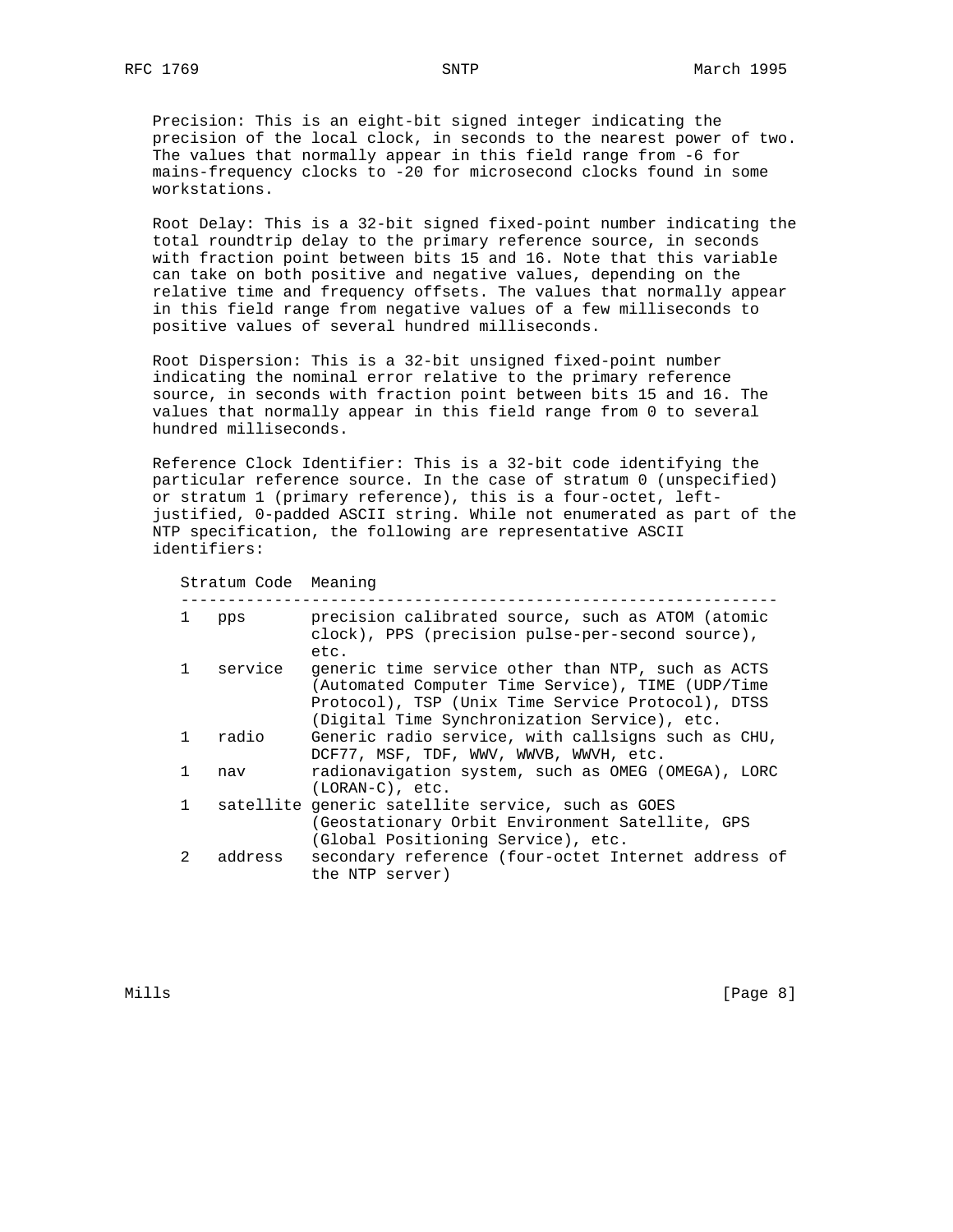Reference Timestamp: This is the time at which the local clock was last set or corrected, in 64-bit timestamp format.

 Originate Timestamp: This is the time at which the request departed the client for the server, in 64-bit timestamp format.

 Receive Timestamp: This is the time at which the request arrived at the server, in 64-bit timestamp format.

 Transmit Timestamp: This is the time at which the reply departed the server for the client, in 64-bit timestamp format.

 Authenticator (optional): When the NTP authentication mechanism is implemented, this contains the authenticator information defined in Appendix C of RFC-1305. In SNTP this field is ignored for incoming messages and is not generated for outgoing messages.

5. SNTP Client Operations

 The model for n SNTP client operating with either a NTP or SNTP server is a RPC client with no persistent state. In unicast mode, the client sends a client request (mode 3) to the server and expects a server reply (mode 4). In broadcast mode, the client sends no request and waits for a broadcast message (mode 5) from one or more servers, depending on configuration. Unicast client and broadcast server messages are normally sent at periods from 64 s to 1024 s, depending on the client and server configurations.

 A unicast client initializes the SNTP message header, sends the message to the server and strips the time of day from the reply. For this purpose all of the message-header fields shown above are set to 0, except the first octet. In this octet the LI field is set to 0 (no warning) and the Mode field is set to 3 (client). The VN field must agree with the software version of the NTP or SNTP server; however, NTP Version 3 (RFC-1305) servers will also accept Version 2 (RFC- 1119) and Version 1 (RFC-1059) messages, while NTP Version 2 servers will also accept NTP Version 1 messages. Version 0 (RFC-959) messages are no longer supported. Since there are NTP servers of all three versions interoperating in the Internet of today, it is recommended that the VN field be set to 1.

 In both unicast and broadcast modes, the unicast server reply or broadcast message includes all the fields described above; however, in SNTP only the Transmit Timestamp has explicit meaning and then only if nonzero. The integer part of this field contains the server time of day in the same format as the UDP/TIME Protocol [POS83]. While the fraction part of this field will usually be valid, the accuracy achieved with SNTP may justify its use only to a significant

Mills [Page 9]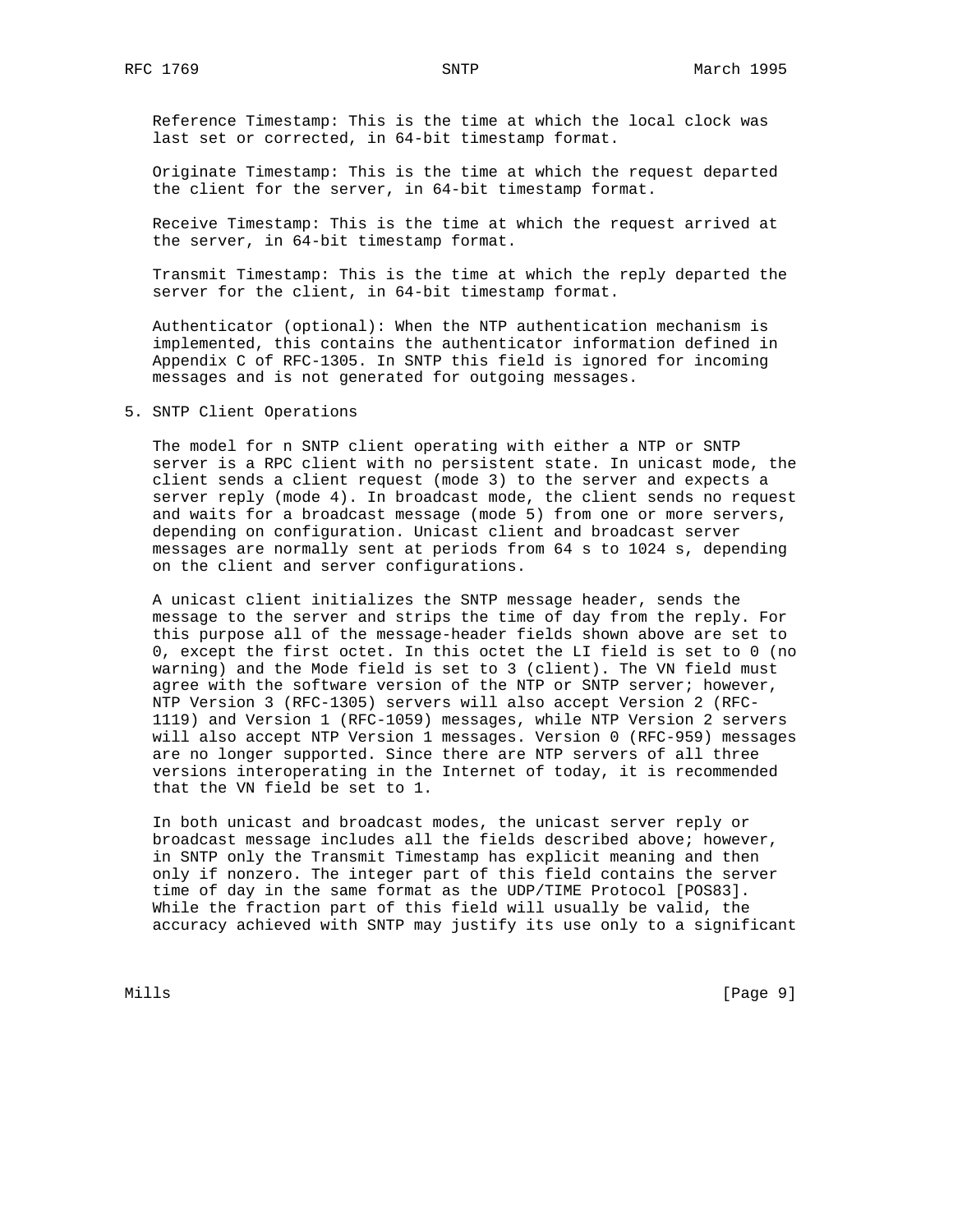fraction of a second. If the Transmit Timestamp field is 0, the message should be disregarded.

 In broadcast mode, a client has no additional information to calculate the propagation delay between the server and client, as the Transmit Timestamp and Receive Timestamp fields have no meaning in this mode. Even in unicast mode, most clients will probably elect to ignore the Originate Timestamp and Receive Timestamp fields anyway. However, in unicast mode a simple calculation can be used to provide the roundtrip delay d and local clock offset t relative to the server, generally to within a few tens of milliseconds. To do this, the client sets the Originate Timestamp in the request to the time of day according to its local clock converted to NTP timestamp format. When the reply is received, the client determines a Destination Timestamp as the time of arrival according to its local clock converted to NTP timestamp format. The following table summarizes the four timestamps.

| Timestamp Name                                                                          | TD         | When Generated                                                                                                                     |
|-----------------------------------------------------------------------------------------|------------|------------------------------------------------------------------------------------------------------------------------------------|
| Originate Timestamp<br>Receive Timestamp<br>Transmit Timestamp<br>Destination Timestamp | T1 T<br>T3 | time request sent by client<br>T2 time request received at server<br>time reply sent by server<br>T4 time reply received at client |

The roundtrip delay d and local clock offset t are defined as

 $d = (T4 - T1) - (T2 - T3)$  $t = ((T2 - T1) + (T3 - T4)) / 2.$ 

 The following table is a summary of the SNTP client operations. There are two recommended error checks shown in the table. In all NTP versions, if the LI field is 3, or the Stratum field is not in the range 1-15, or the Transmit Timestamp is 0, the server has never synchronized or not synchronized to a valid timing source within the last 24 hours. At the client discretion, the values of the remaining fields can be checked as well. Whether to believe the transmit timestamp or not in case one or more of these fields appears invalid is at the discretion of the implementation.

Mills [Page 10]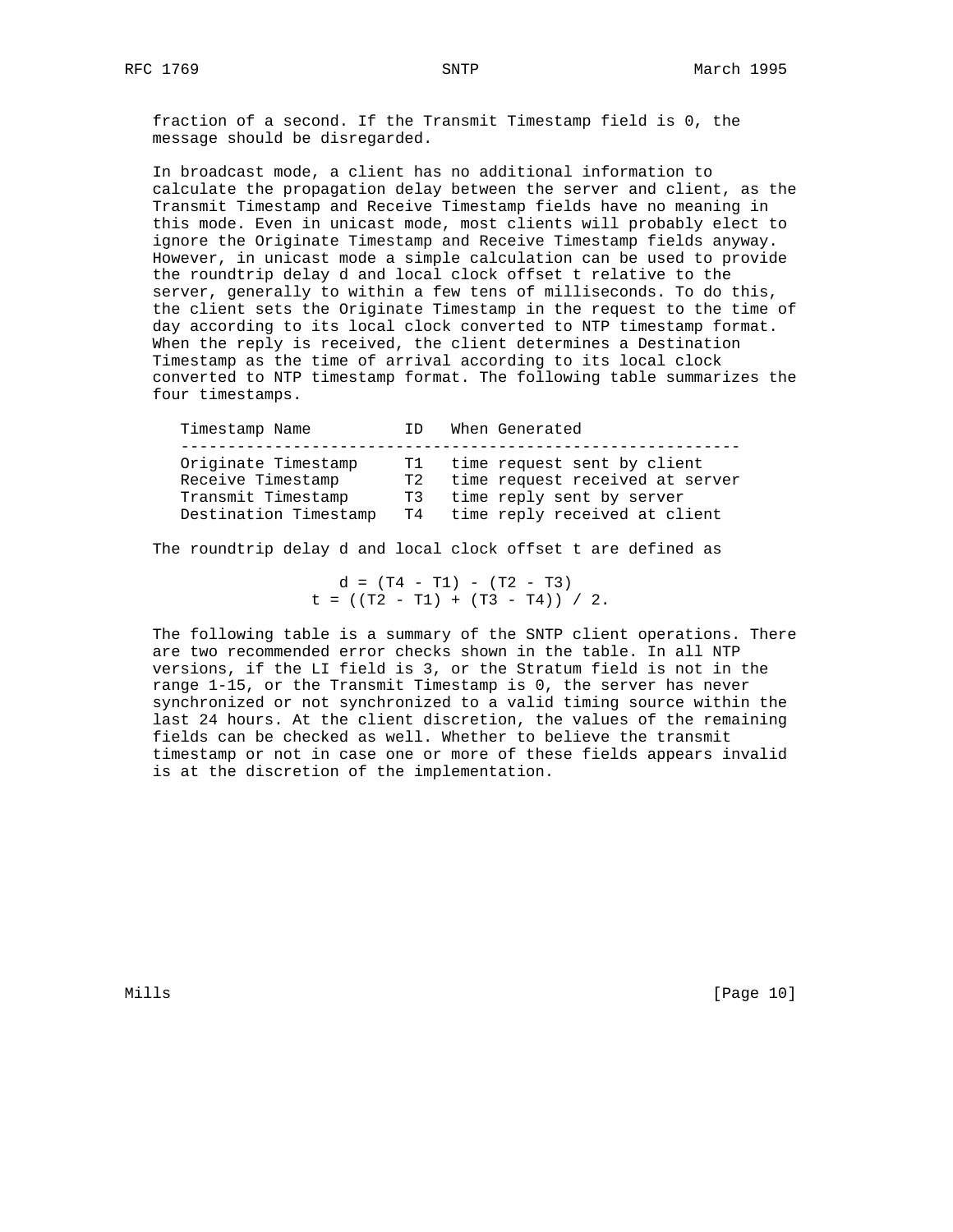| Field Name           | Request          | Reply                                                          |  |  |  |  |
|----------------------|------------------|----------------------------------------------------------------|--|--|--|--|
| LI                   | $\Omega$         | leap indicator; if 3<br>(unsynchronized), disregard<br>message |  |  |  |  |
| VN                   | 1 (see text)     | ignore                                                         |  |  |  |  |
| Mode                 | 3 (client)       | ignore                                                         |  |  |  |  |
| Stratum              | O                | ignore                                                         |  |  |  |  |
| Poll                 | $\Omega$         | ignore                                                         |  |  |  |  |
| Precision            |                  | ignore                                                         |  |  |  |  |
| Root Delay           | $\left( \right)$ | ignore                                                         |  |  |  |  |
| Root Dispersion      | 0                | ignore                                                         |  |  |  |  |
| Reference Identifier | 0                | ignore                                                         |  |  |  |  |
| Reference Timestamp  | 0                | ignore                                                         |  |  |  |  |
| Originate Timestamp  | 0<br>(see text)  | ignore (see text)                                              |  |  |  |  |
| Receive Timestamp    | 0                | ignore (see text)                                              |  |  |  |  |
| Transmit Timestamp   | 0                | time of day; if 0                                              |  |  |  |  |
|                      |                  | (unsynchronized), disregard                                    |  |  |  |  |
|                      |                  | message                                                        |  |  |  |  |
| Authenticator        | (not used)       | ignore                                                         |  |  |  |  |

6. SNTP Server Operations

 The model for a SNTP server operating with either a NTP or SNTP client is an RPC server with no persistent state. Since a SNTP server ordinarily does not implement the full set of NTP algorithms intended to support redundant peers and diverse network paths, it is recommended that a SNTP server be operated only in conjunction with a source of external synchronization, such as a reliable radio clock. In this case the server always operates at stratum 1.

 A server can operate in unicast mode, broadcast mode or both at the same time. In unicast mode the server receives a request message, modifies certain fields in the NTP or SNTP header, and returns the message to the sender, possibly using the same message buffer as the request. The server may or may not respond if not synchronized to a correctly operating radio clock, but the preferred option is to respond, since this allows reachability to be determined regardless of synchronization state. In unicast mode, the VN and Poll fields of the request are copied intact to the reply. If the Mode field of the request is 3 (client), it is set to 4 (server) in the reply; otherwise, this field is set to 2 (symmetric passive) in order to conform to the NTP specification.

 In broadcast mode, the server sends messages only if synchronized to a correctly operating reference clock. In this mode, the VN field is set to 3 (for the current SNTP version), and the Mode field to 5 (broadcast). The Poll field is set to the server poll interval, in

Mills [Page 11]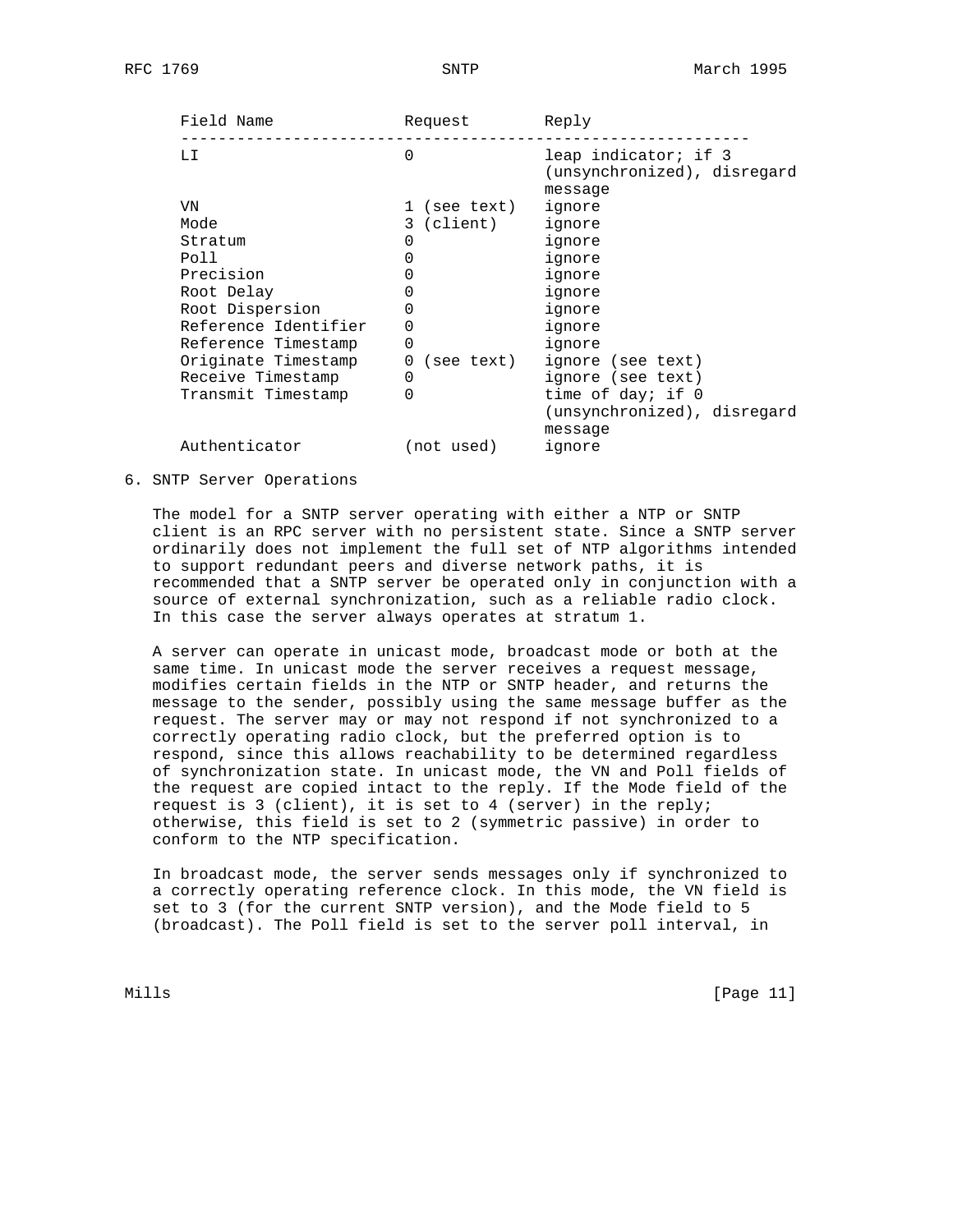seconds to the nearest power of two. It is highly desirable that, if a server supports broadcast mode, it also supports unicast mode. This is necessary so a potential broadcast client can calculate the propagation delay using client/server messages prior to regular operation using only broadcast messages.

 The remaining fields are set in the same way in both unicast and broadcast modes. Assuming the server is synchronized to a radio clock or other primary reference source and operating correctly, the Stratum field is set to 1 (primary server) and the LI field is set to 0; if not, the Stratum field is set to 0 and the LI field is set to 3. The Precision field is set to reflect the maximum reading error of the local clock. For all practical cases it is computed as the negative of the number of significant bits to the right of the decimal point in the NTP timestamp format. The Root Delay and Root Dispersion fields are set to 0 for a primary server; optionally, the Root Dispersion field can be set to a value corresponding to the maximum expected error of the radio clock itself. The Reference Identifier is set to designate the primary reference source, as indicated in the table above.

 The timestamp fields are set as follows. If the server is unsynchronized or first coming up, all timestamp fields are set to zero. If synchronized, the Reference Timestamp is set to the time the last update was received from the radio clock or, if unavailable, to the time of day when the message is sent. The Receive Timestamp and Transmit Timestamp fields are set to the time of day when the message is sent. In unicast mode, the Originate Timestamp field is copied unchanged from the Transmit Timestamp field of the request. It is important that this field be copied intact, as a NTP client uses it to check for replays. In broadcast mode, this field is set to the time of day when the message is sent. The following table summarizes these actions.

Mills [Page 12]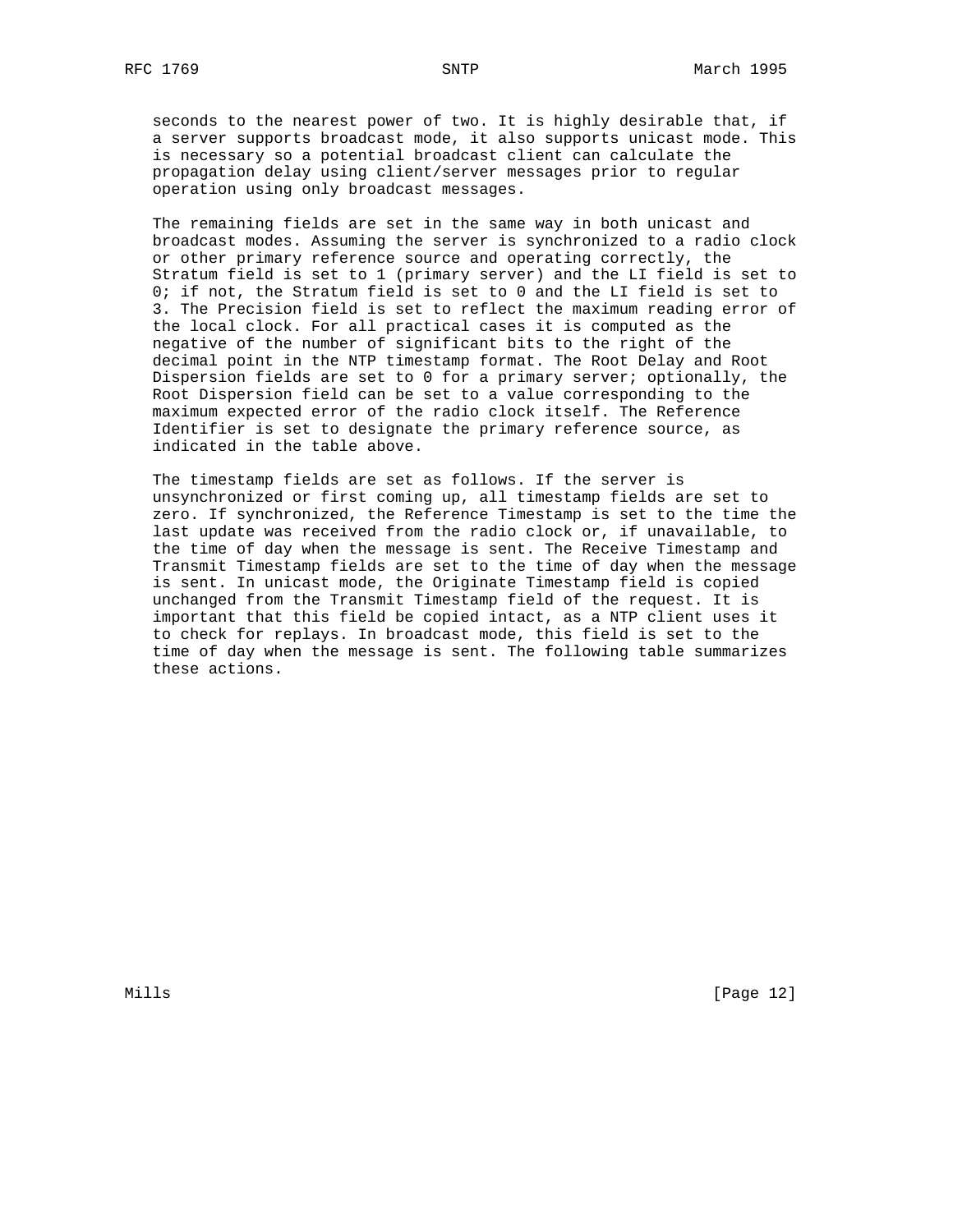| Field Name           | Request      | Reply                                        |
|----------------------|--------------|----------------------------------------------|
| LI                   | ignore       | $0 \text{ (normal)}$ , 3<br>(unsynchronized) |
| VN                   | 1, 2 or 3    | 3 or copied from request                     |
| Mode                 | 3 (see text) | $2, 4$ or 5 (see text)                       |
| Stratum              | ignore       | 1 server stratum                             |
| Poll                 | ignore       | copied from request                          |
| Precision            | ignore       | server precision                             |
| Root Delay           | ignore       | $\Omega$                                     |
| Root Dispersion      | ignore       | $0$ (see text)                               |
| Reference Identifier | ignore       | source identifier                            |
| Reference Timestamp  | ignore       | 0 or time of day                             |
| Originate Timestamp  | ignore       | 0 or time of day or copied                   |
|                      |              | from Transmit Timestamp of                   |
|                      |              | request                                      |
| Receive Timestamp    | ignore       | 0 or time of day                             |
| Transmit Timestamp   | (see text)   | 0 or time of day                             |
| Authenticator        | ignore       | (not used)                                   |
|                      |              |                                              |

 There is some latitude on the part of most clients to forgive invalid timestamps, such as might occur when first coming up or during periods when the primary reference source is inoperative. The most important indicator of an unhealthy server is the LI field, in which a value of 3 indicates an unsynchronized condition. When this value is displayed, clients should discard the server message, regardless of the contents of other fields.

# 7. References

 [DAR81] Postel, J., "Internet Protocol - DARPA Internet Program Protocol Specification", STD 5, RFC 791, DARPA, September 1981.

 [DEE89] Deering, S., "Host Extensions for IP Multicasting. STD 5, RFC 1112, Stanford University, August 1989.

 [MIL92] Mills, D., "Network Time Protocol (Version 3) Specification, Implementation and Analysis. RFC 1305, University of Delaware, March 1992.

 [POS80] Postel, J., "User Datagram Protocol", STD 6, RFC 768, USC/Information Sciences Institute, August 1980.

 [POS83] Postel, J., and K. Harrenstien, "Time Protocol", STD 26, RFC 868, USC/Information Sciences Institute, SRI, May 1983.

Mills [Page 13]